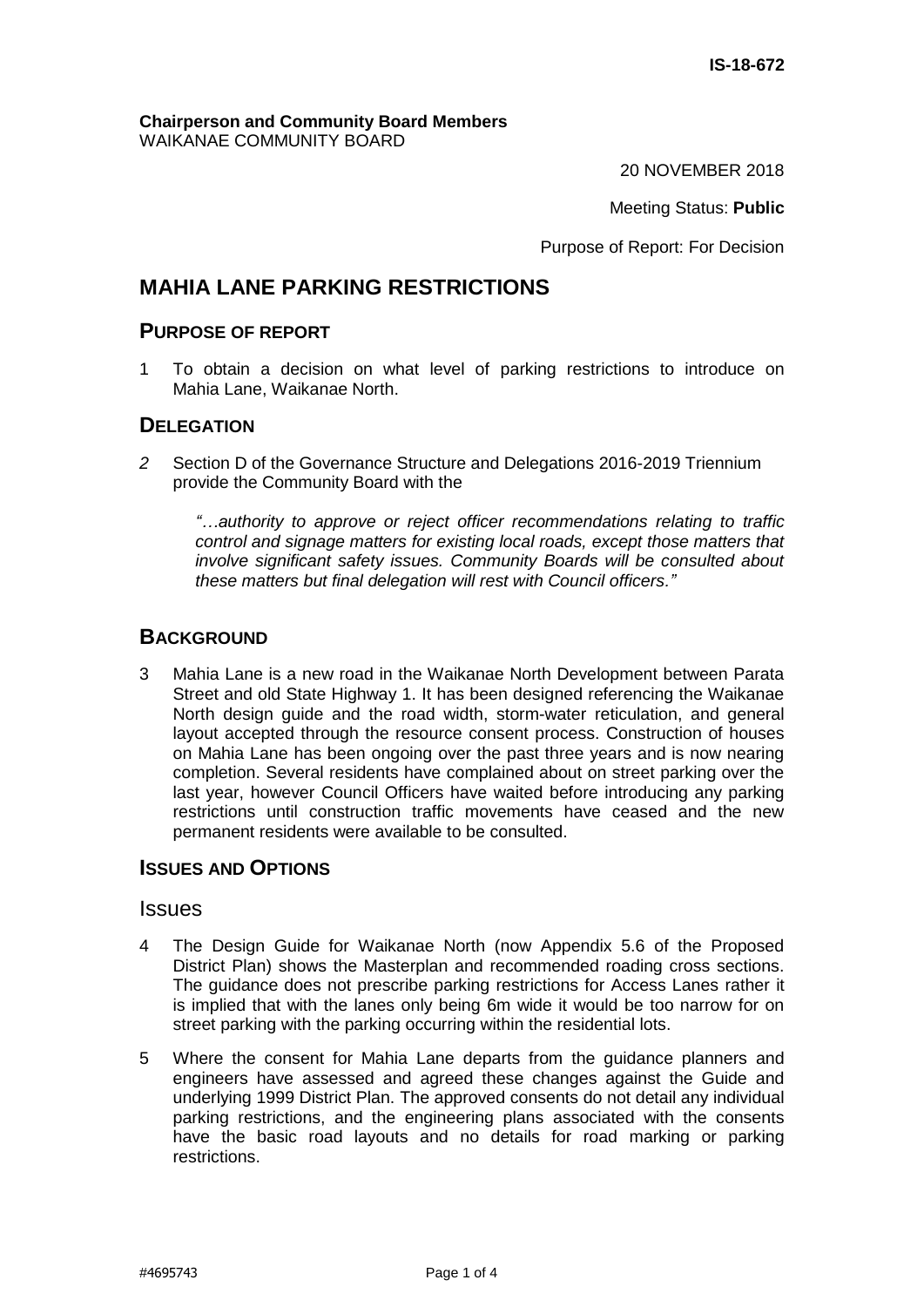- 6 Overspill parking from the Charles Fleming retirement village occurs on the east side of Parata Street. Officers are not proposing restrictions on Parata Street at this stage although this could be reviewed if required when further development occurs to the north.
- 7 On occasion both sides of Mahia Lane directly opposite the Ryman's main entrance is parked on restricting access to Mahia Lane.
- 8 The sealed section of road at this location is approximately 6 metres wide with a 3 metre berm to the south and a 10.5 metre wide drainage channel to the north. If vehicles park on both side of the road there is barely 2 metres available for a vehicle to pass through.
- 9 The northern section of Mahia Lane is more restricted with the sealed roadway extending to the property boundaries on each side, and with resident's gates and fences right out to their boundaries there is little additional width for parking or passing. This section could benefit from having broken yellow lines opposite driveways.
- 10 The southern section is more open with the swale on the eastern side and a 3 metre margin of berm to the west. With an additional 6 metres of land between boundaries residents in this section may not feel so compelled to have parking restrictions.

# Option 1

- 11 To paint broken yellow lines on the south side of Mahia Lane between Numbers 25 and 29 (the section opposite the entrance to Rymans).
- 12 Restricting parking on one side only will allow for access for all vehicles and while not wide enough for easy two way passage of traffic this is a low volume road that services 30 residential properties. This still provides some on-street parking for Mahia Lane residents and visitors.

# Option 2

- 13 To paint broken yellow lines outside property numbers 29 to 43 on one or both sides of the road.
- 14 Restrictions on both sides of the road are not considered to be needed at this time as this is a low volume, dead end road.

## Option 3

- 15 To paint broken yellow lines outside property numbers 1 to 26 on one or both sides of the road.
- 16 This is not considered to be needed at this time as section of Mahia Lane is wider and feels more open without residential fences up to the road edge. The drainage swale to the east prevents off street parking and the berm to the west is wide enough to allow vehicles to park off the road on the berm

## **CONSIDERATIONS**

## Legal considerations

17 There are no legal considerations other than ensuring any new road-markings or signs are installed in accordance with New Zealand Transport Agency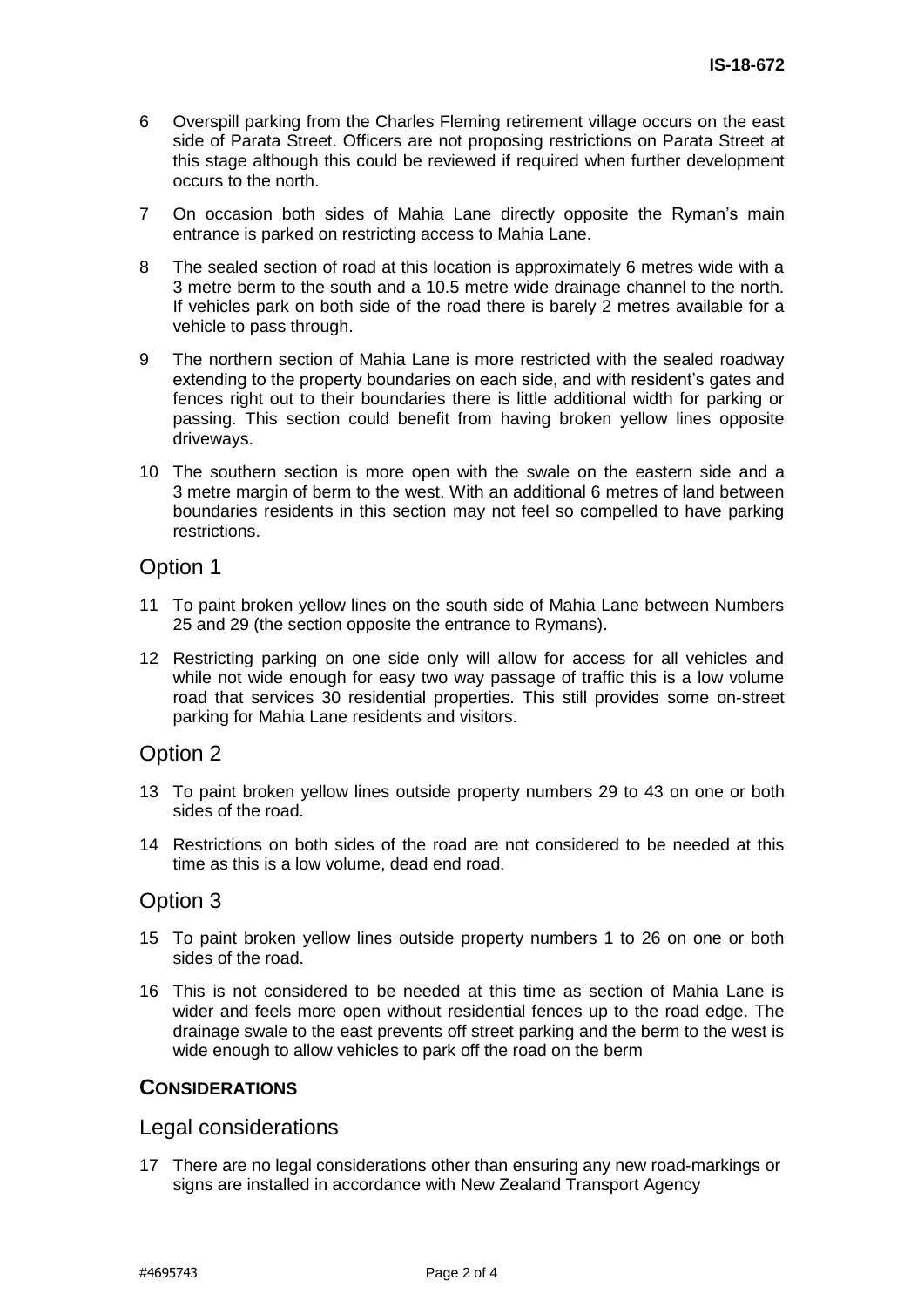Guidelines and New Zealand Traffic Regulations.

# Financial considerations

18 The cost of new signs and any line marking can be accommodated in the 2018/2019 Road Maintenance budget.

#### **SIGNIFICANCE AND ENGAGEMENT**

#### Significance policy

19 This matter has a low level of significance under Council's Significance and Engagement Policy.

#### Consultation already undertaken

20 The parking issues on Mahia Lane have been raised at previous Community Board meetings where officers gave an undertaking to consult with residents and table a report for consideration by the Board.

## Engagement planning

21 Council has consulted residents on their preferred parking restrictions. This was undertaken using a questionnaire and plan outlining the suggested options. These were delivered to 30 properties and there were 17 responses (57%). Residents were asked to comment on restrictions over the full length of Mahia Lane but several residents raised a valid concern that they did not want their neighbours dictating what restrictions were placed outside their home. Therefore we have analysed the results by individual section of Mahia Lane to get a more balanced result.

#### **Table 1 Survey results**

| <b>Option</b>                                         | <b>Response</b><br>Rate | <b>Result</b>                                  |
|-------------------------------------------------------|-------------------------|------------------------------------------------|
| side<br><b>Sth</b><br>opposite<br>1.<br><b>Rymans</b> | 57%                     | 82% in favour                                  |
| 2. Nth section 29 to 43                               | 75%                     | 83% in favour<br>(33%<br>side;<br>50% 2 sides) |
| 3. Sth section 1-26                                   | 48%                     | 45% in favour                                  |

22 Residents additional written comments raised several other points:

- restrictions would remove any on-street parking for visitors, with most properties only have space for the resident's own vehicles;
- there needs to be restrictions around the bridge;
- concerns about speed on the lane (although total parking prohibition would cause speeds to rise);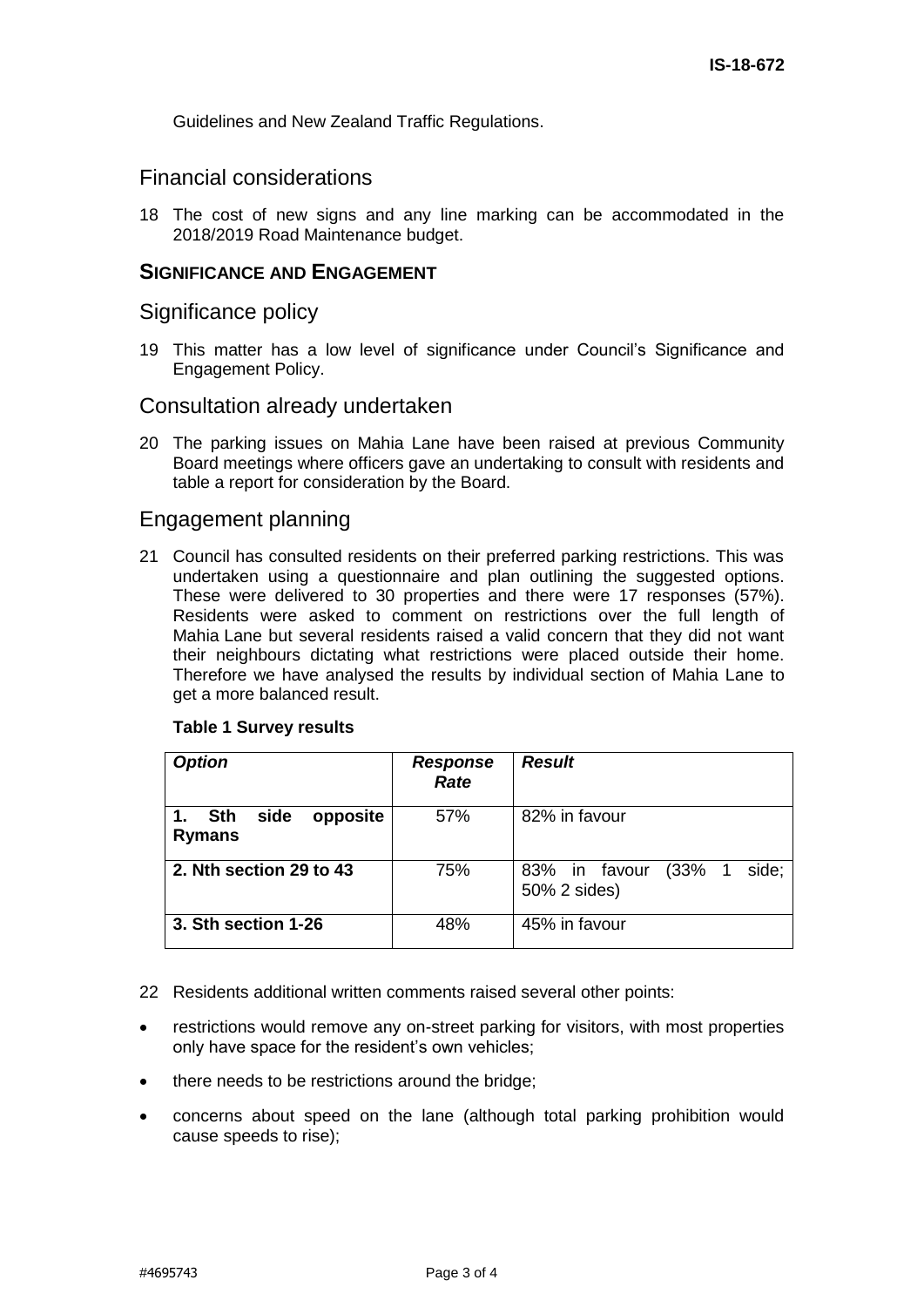- they consider Parata Street parking from the retirement village to be a bigger issue.
- 23 Therefore officers have written the recommendations to reflect the residents feedback. With a lower response and approval rate from the southern section of Mahia Lane it was felt that no restrictions should be applied at this stage.
- 24 The final recommendations are illustrated in the attached plan in Appendix 1 of this report IS-18-672.

# **RECOMMENDATIONS**

That the Waikanae Community Board approves the following parking restrictions for ratification by Council:

- 25 to paint broken yellow lines on the south side of Mahia Lane between Numbers 25 and 29 (the section opposite the entrance to Rymans);
- 26 to paint broken yellow lines on both sides where Mahia Lane crosses the bridge over the storm water swale between 25 and 29 Mahia Lane;
- 27 to paint broken yellow lines outside property numbers 29 to 35 on the eastern side of the road;
- 28 to paint broken yellow lines in the turning head outside property number 43.

| Report prepared by | <b>Approved for submission</b> | <b>Approved for submission</b> |
|--------------------|--------------------------------|--------------------------------|
|                    |                                |                                |

| Gary Adams              | Kevin Black                  | Martyn Cole                    |
|-------------------------|------------------------------|--------------------------------|
| <b>Traffic Engineer</b> | <b>Acting Group Manager</b>  | <b>Acting Group Manager</b>    |
|                         | <b>Strategy and Planning</b> | <b>Infrastructure Services</b> |

#### **ATTACHMENT**

Appendix 1 Appendix 1 Mahia Lane Parking Restrictions